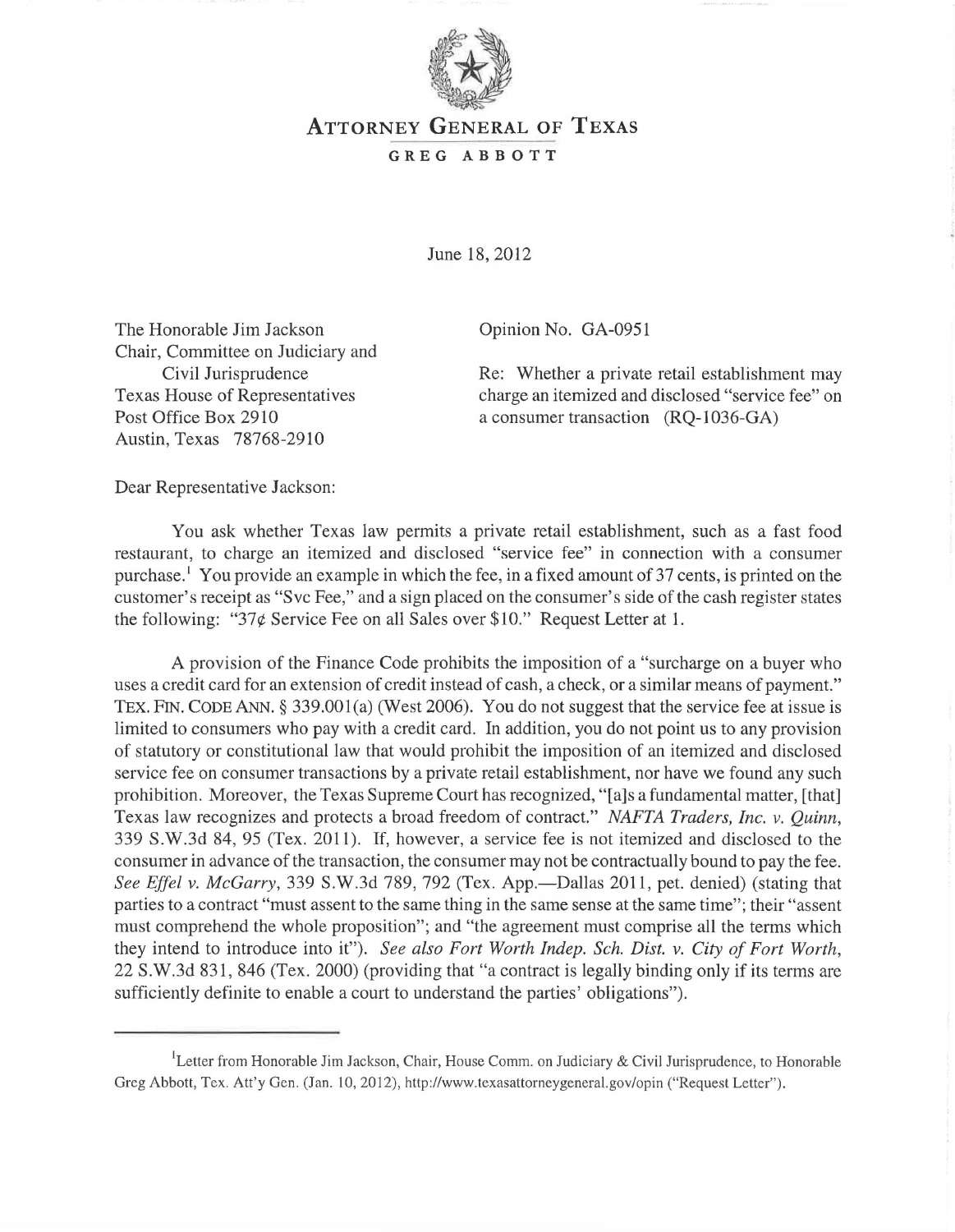The Honorable Jim Jackson - Page 2 (GA-0951)

We conclude that no statute or constitutional provision prohibits a private retail establishment in Texas from charging an itemized and disclosed "service fee" on a consumer transaction, provided that the fee is not limited to the use of a credit card. If, however, the fee is not itemized and disclosed to the consumer in advance of the transaction, the consumer may not be contractually bound to pay it. $2$ 

<sup>&</sup>lt;sup>2</sup>You do not ask, and we do not consider, whether state and local sales taxes must be collected on the "service fee."